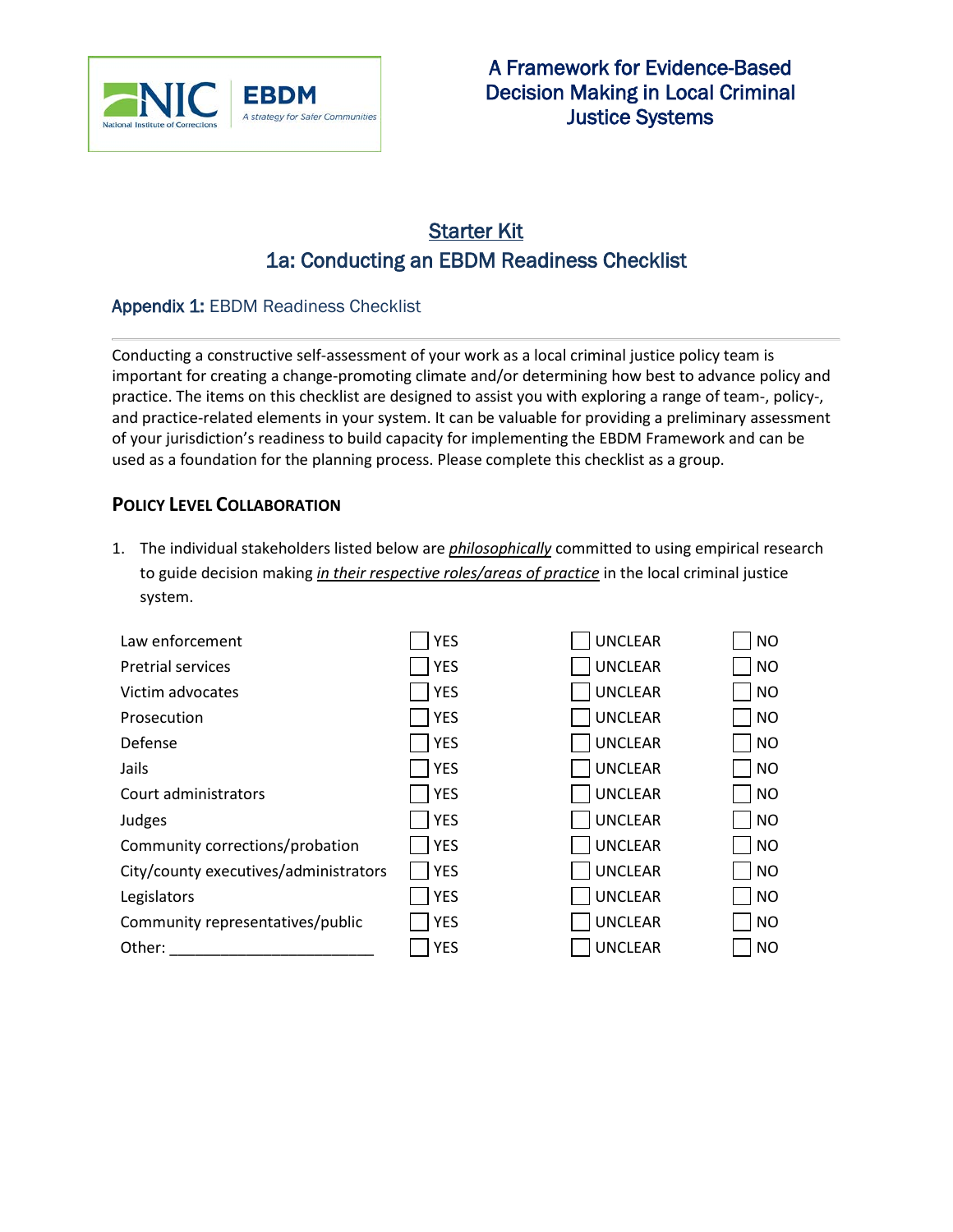2. The individual stakeholders listed below are *philosophically* committed to collaborating to ensure that empirical research guides decision making *across all areas* of the local criminal justice system.

| Law enforcement                       | <b>YES</b> | <b>UNCLEAR</b> | <b>NO</b> |
|---------------------------------------|------------|----------------|-----------|
| <b>Pretrial services</b>              | <b>YES</b> | <b>UNCLEAR</b> | <b>NO</b> |
| Victim advocates                      | <b>YES</b> | <b>UNCLEAR</b> | <b>NO</b> |
| Prosecution                           | <b>YES</b> | <b>UNCLEAR</b> | <b>NO</b> |
| Defense                               | <b>YES</b> | <b>UNCLEAR</b> | <b>NO</b> |
| Jails                                 | <b>YES</b> | <b>UNCLEAR</b> | <b>NO</b> |
| Court administrators                  | <b>YES</b> | <b>UNCLEAR</b> | <b>NO</b> |
| Judges                                | <b>YES</b> | <b>UNCLEAR</b> | <b>NO</b> |
| Community corrections/probation       | <b>YES</b> | <b>UNCLEAR</b> | <b>NO</b> |
| City/county executives/administrators | <b>YES</b> | <b>UNCLEAR</b> | <b>NO</b> |
| Legislators                           | <b>YES</b> | <b>UNCLEAR</b> | <b>NO</b> |
| Community representatives/public      | <b>YES</b> | <b>UNCLEAR</b> | <b>NO</b> |
| Other:                                | <b>YES</b> | <b>UNCLEAR</b> | <b>NO</b> |

3. The individual stakeholders listed below are represented (as measured by formal inclusion and routine participation) on an existing or planned/proposed local criminal justice policy team.

| Law enforcement                       | <b>YES</b> | <b>UNCLEAR</b> | <b>NO</b> |
|---------------------------------------|------------|----------------|-----------|
| <b>Pretrial services</b>              | <b>YES</b> | <b>UNCLEAR</b> | <b>NO</b> |
| Victim advocates                      | <b>YES</b> | <b>UNCLEAR</b> | <b>NO</b> |
| Prosecution                           | <b>YES</b> | <b>UNCLEAR</b> | <b>NO</b> |
| Defense                               | <b>YES</b> | <b>UNCLEAR</b> | <b>NO</b> |
| Jails                                 | <b>YES</b> | <b>UNCLEAR</b> | <b>NO</b> |
| Court administrators                  | <b>YES</b> | <b>UNCLEAR</b> | <b>NO</b> |
| Judges                                | <b>YES</b> | <b>UNCLEAR</b> | <b>NO</b> |
| Community corrections/probation       | <b>YES</b> | <b>UNCLEAR</b> | <b>NO</b> |
| City/county executives/administrators | <b>YES</b> | <b>UNCLEAR</b> | <b>NO</b> |
| Legislators                           | <b>YES</b> | <b>UNCLEAR</b> | <b>NO</b> |
| Community representatives/public      | <b>YES</b> | <b>UNCLEAR</b> | <b>NO</b> |
| Other:                                | <b>YES</b> | <b>UNCLEAR</b> | <b>NO</b> |

- 4. For Question 3, indicate whether the team is **Existing or Planned/proposed.**
- 5. How confident are you that your jurisdiction will be successful in engaging all key stakeholder agencies (see list of stakeholders in Question 3) in your jurisdiction in this Framework initiative and sustaining their involvement over the long-term?

VERY **SOMEWHAT** NOT AT ALL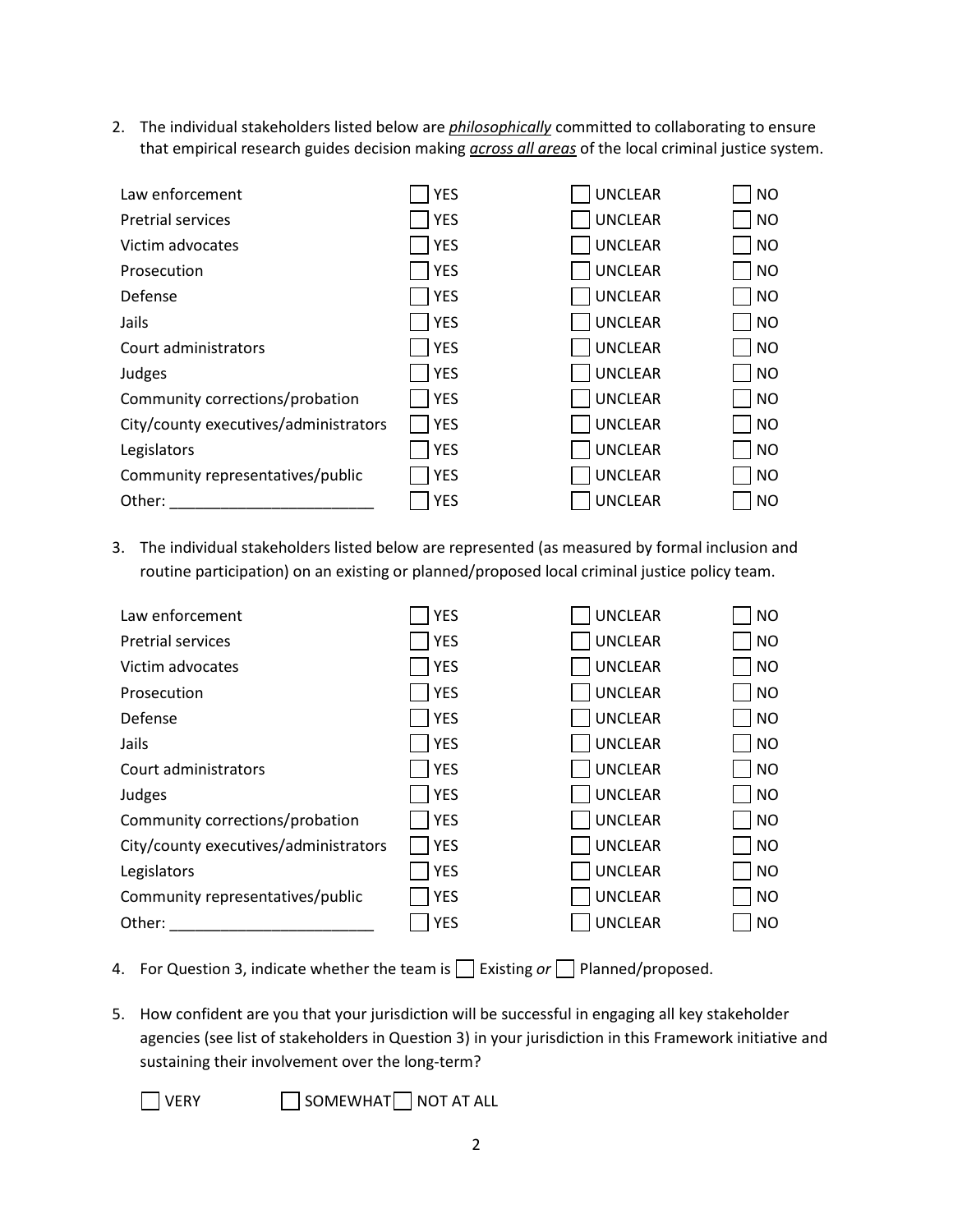6. A forum for collaborative work has been formally established to take on this evidence-based decision making initiative (e.g., there is a mechanism for meeting on a regular basis, work to be accomplished has been defined, operating norms/ground rules have been established).



NOT YET, BUT STEPS HAVE BEEN TAKEN STEPS HAVE NOT YET BEEN TAKEN

7. The stakeholders have developed a systemwide vision and an agreement on a common set of goals.



8. If you answered no to Question 7, are stakeholders committed to discussing and reaching agreement on a systemwide vision and common goals?

| -7 | ∣ N∩ | N/A |
|----|------|-----|
|    |      |     |

## **COMMUNITY ENGAGEMENT EFFORTS**

9. The stakeholders have developed a deliberate strategy to educate the local community (e.g., representatives of various interest groups as well as citizens at large) about relevant crime and risk reduction research and efforts underway to apply these findings locally.



10. The stakeholders have begun to implement this community education strategy.



11. The stakeholders have identified methods to actively engage community representatives in their strategic planning efforts.



## **EVIDENCE-BASED KNOWLEDGE**

12. Stakeholder agencies have equipped their individual agency leadership and staff with EBP knowledge/skills by conducting training and skill building events on practices that are evidencebased (e.g., how to conduct a validated risk/needs assessment and use the information in decision making; motivational interviewing skills; how to teach concrete problem solving skills):

| Law enforcement          | I YES       | UNCLEAR | l NO                        |
|--------------------------|-------------|---------|-----------------------------|
| <b>Pretrial services</b> | l YES       | UNCLEAR | $\overline{\phantom{a}}$ NO |
| Victim advocates         | <b>IYES</b> | UNCLEAR | $\overline{\mathsf{NO}}$    |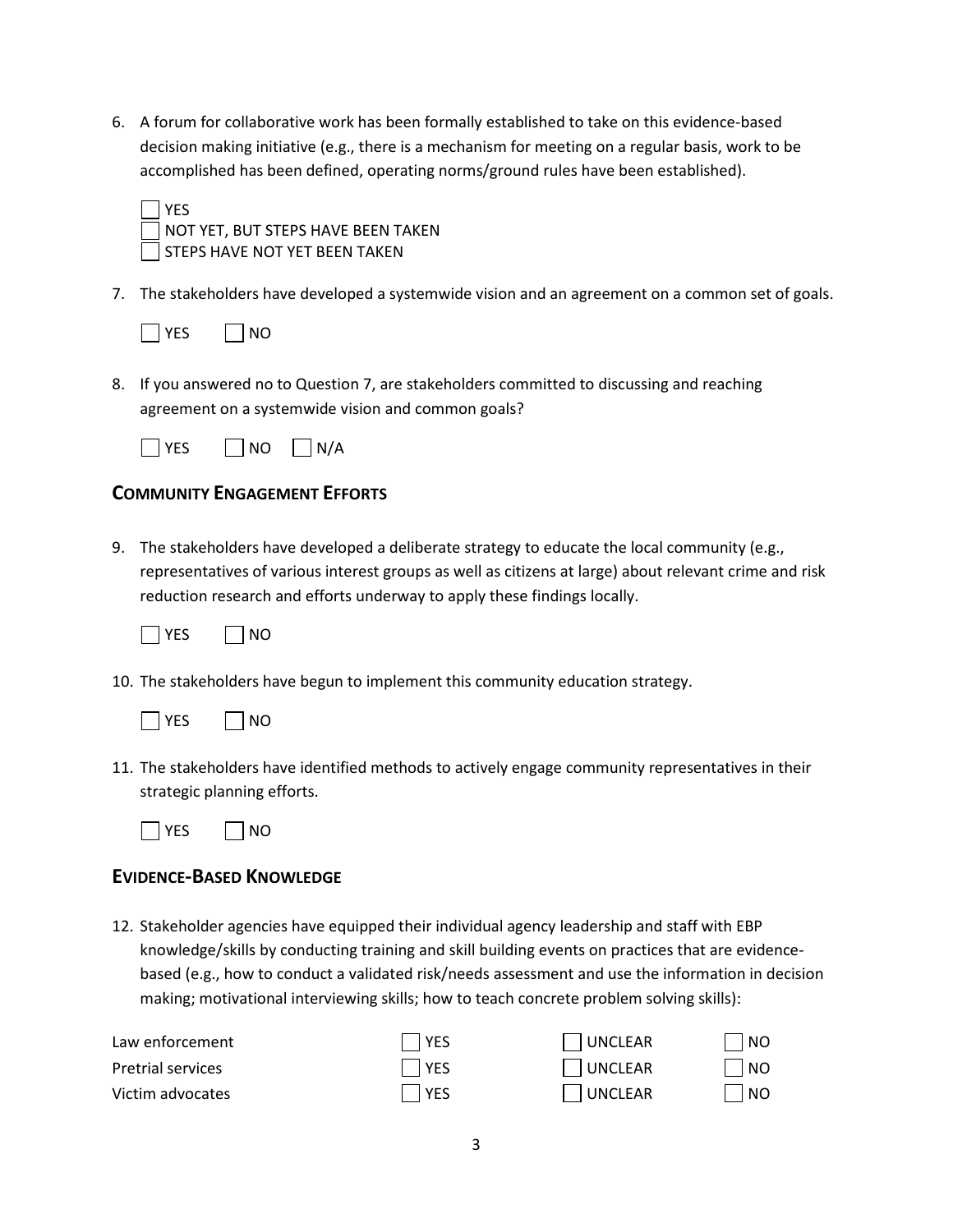| Prosecution                           | <b>YES</b> | <b>UNCLEAR</b> | <b>NO</b> |
|---------------------------------------|------------|----------------|-----------|
| Defense                               | <b>YES</b> | <b>UNCLEAR</b> | <b>NO</b> |
| Jails                                 | <b>YES</b> | <b>UNCLEAR</b> | <b>NO</b> |
| Court administrators                  | <b>YES</b> | <b>UNCLEAR</b> | <b>NO</b> |
| Judges                                | <b>YES</b> | <b>UNCLEAR</b> | <b>NO</b> |
| Community corrections/probation       | <b>YES</b> | <b>UNCLEAR</b> | <b>NO</b> |
| City/county executives/administrators | <b>YES</b> | <b>UNCLEAR</b> | <b>NO</b> |
| Legislators                           | YES        | <b>UNCLEAR</b> | <b>NO</b> |
| Community representatives/public      | <b>YES</b> | <b>UNCLEAR</b> | <b>NO</b> |
| Other:                                | <b>YES</b> | <b>UNCLEAR</b> | <b>NO</b> |

#### **IMPLEMENTATION OF EVIDENCE-BASED PRACTICES**

13. Validated assessment instruments (e.g., LSI-R, COMPAS) are used to inform decisions for (select only one):

All/most types of cases Only certain types of cases (e.g., drug-related, sex offenses, other violent crimes)  $\Box$  N/A-none used

14. Stakeholders (e.g., judges, prosecutors, defenders) have adopted mechanisms to acquire and use consistent assessment information (e.g., offender risk/needs information, knowledge regarding evidence-based programming) to inform individual case dispositions in the following ways:

| Arrest decision                      | <b>YES</b> | <b>NO</b> |
|--------------------------------------|------------|-----------|
| Cite vs. detain decision             | <b>YES</b> | <b>NO</b> |
| Pretrial release decision            | <b>YES</b> | <b>NO</b> |
| Diversion decision                   | <b>YES</b> | <b>NO</b> |
| Plea negotiation decision            | <b>YES</b> | <b>NO</b> |
| Sentencing decision                  | <b>YES</b> | <b>NO</b> |
| Jail programming decision            | <b>YES</b> | <b>NO</b> |
| Community supervision-level decision | <b>YES</b> | <b>NO</b> |
| Community programming decision       | <b>YES</b> | <b>NO</b> |
| Violation decision                   | <b>YES</b> | <b>NO</b> |
| Early termination decision           | <b>YES</b> | <b>NO</b> |

15. Stakeholder agencies agree that more intensive interventions are best reserved for higher risk offenders.

All agree Most agree Few agree None agree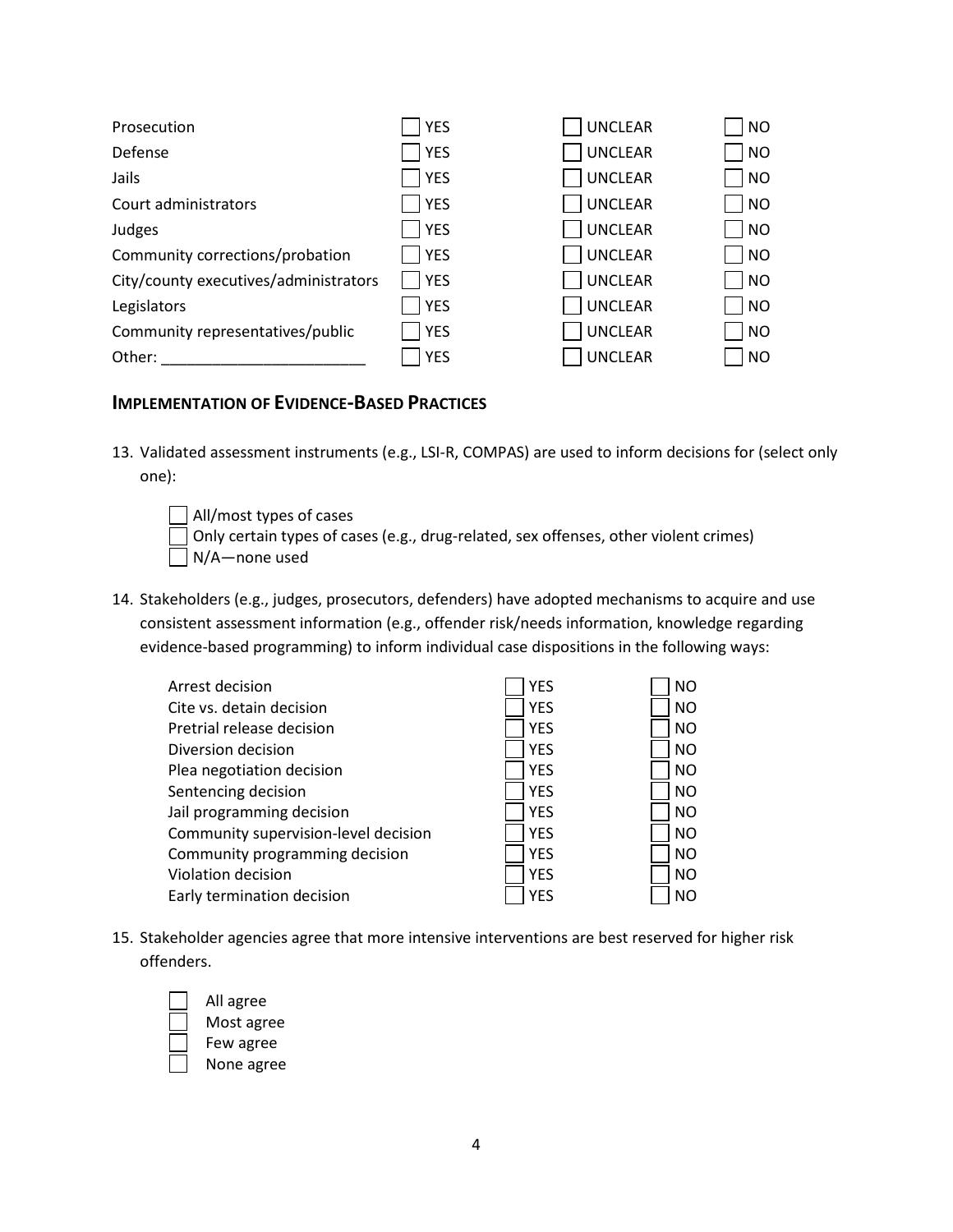16. Stakeholder agencies deliver services and interventions to offenders based on assessed criminogenic needs.



#### **CONTINUOUS QUALITY IMPROVEMENT AND PERFORMANCE MEASUREMENT**

17. The stakeholders have agreed on a "scorecard" to measure systemwide performance.



18. If you answered no to Question 17, are stakeholders committed to discussing and reaching agreement on a "scorecard" to measure systemwide performance?



19. The following are in place to ensure evidence-based practices are incorporated into decision making at the system level:

| System-level logic model                 | <b>YES</b> | N <sub>O</sub> |
|------------------------------------------|------------|----------------|
| Quality assurance mechanisms that assess | l YES      | <b>NO</b>      |
| fidelity of implementation               |            |                |
| Key benchmarks, performance measures     | <b>YES</b> | <b>NO</b>      |
| Strategies to collaboratively assess     |            |                |
| benchmarks and performance measures and  | l IYES     | N <sub>O</sub> |
| address identified performance issues    |            |                |

20. If you answered no to Question 19, are stakeholders committed to developing and instituting these mechanisms and indicators?



## **EXTERNAL TECHNICAL ASSISTANCE NEEDS**

Indicate the amount/level of assistance that your team needs in the following areas (i.e., high need for assistance, moderate need, etc.):

| 21. Initially identifying/engaging the<br>full range of necessary<br>stakeholders | <b>HIGH</b> | MODERATE | LOW   | <b>NO NEED</b> |
|-----------------------------------------------------------------------------------|-------------|----------|-------|----------------|
| 22. Establishing a shared vision for<br>the team                                  | HIGH        | MODERATE | l Low | <b>NO NEED</b> |